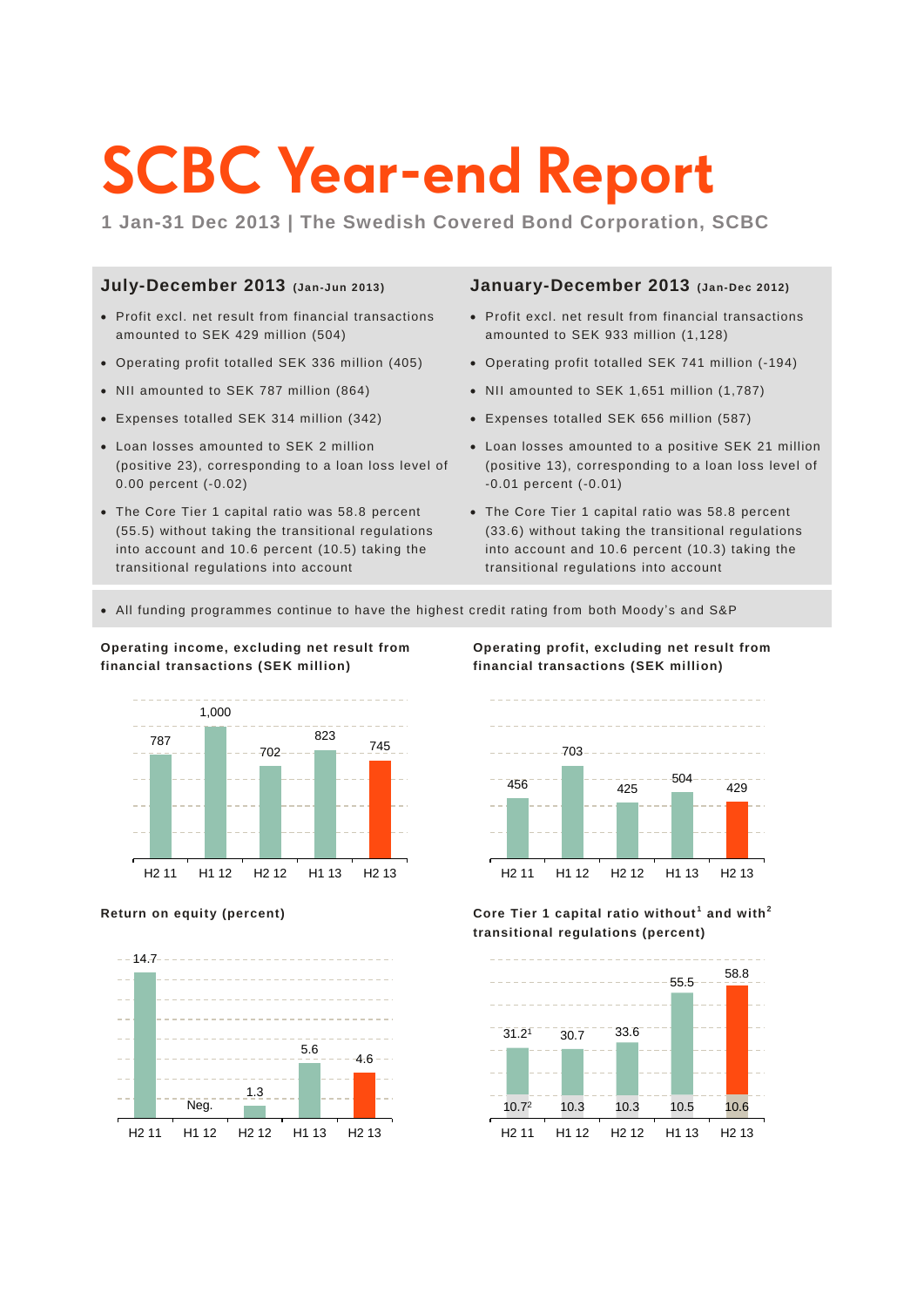### **Operations**

The Swedish Covered Bond Corporation, SCBC, is a wholly owned subsidiary of SBAB Bank AB (publ), "SBAB".

SCBC's operations focus primarily on the issuance of covered bonds in Swedish and international capital markets. The operation shall be conducted in such a manner as to comply with the requirements specified in the Covered Bonds Act (2003:1223) pertaining to the issuance of covered bonds and the Swedish Financial Supervisory Authority's regulation FFFS 2013:1.

### **Financial performance**

**Performance for January-December 2013 compared with January-December 2012**

| Summary                                                          | 2013    | 2012     |
|------------------------------------------------------------------|---------|----------|
| <b>SEK million</b>                                               | Jan-Dec | Jan-Dec  |
| Net interest income                                              | 1,651   | 1,787    |
| Net commission income                                            | $-83$   | -86      |
| Net result from financial transactions (Note 2)                  | $-192$  | $-1,322$ |
| Other operating income                                           |         | 1        |
| <b>Total operating income</b>                                    | 1,376   | 380      |
| Costs                                                            | $-656$  | $-587$   |
| Loan losses, net (Note 3)                                        | 21      | 13       |
| <b>Operating profit/loss</b>                                     | 741     | $-194$   |
| Operating profit excl. net result from financial transactions    | 933     | 1,128    |
| Tax                                                              | $-171$  | 52       |
|                                                                  |         |          |
| Profit/loss for the period                                       | 570     | $-142$   |
| <b>Balance sheet items</b><br>Lending to the public, SEK billion | 210.0   | 208.9    |
| Key figures<br>Core Tier 1 Capital ratio <sup>1)</sup>           | 58.8%   | 33.6%    |

*1)Without transitional regulations*

### **Operating result**

SCBC's operating profit excluding net result from financial transactions decreased by 17 percent to SEK 933 million (1,128). The decline in profit derived mainly from lower net interest income and higher costs. SCBC's operating profit amounted to SEK 741 million (loss -194). The increase is primarily attributable to the change in net result from financial transactions.

### **Net interest income and commission expense**

SCBC's net interest income amounted to SEK 1,651 million (1,787). The lower net interest income is mainly due to an increase in SCBC's funding costs for the unsecured funding. Net commission amounted to an expense of SEK -83 million (-86), including a fee of SEK -62 million (-63) for the government stability fund.

#### **Expenses**

SCBC's expenses totalled SEK 656 million (587). The increase in expenses is largely attributable to higher costs totalling SEK 579 million (514) for payment to SBAB for administrative services provided in accordance with an outsourcing agreement, along with payment to SBAB for the management of loans amounting to SEK 75 million (70) transferred from SBAB to SCBC granted by Frispar Bolån AB.

#### **Loan losses**

Loan losses amounted to a positive SEK 21 million (positive 13). This outcome is due to the redemption of collective provisions.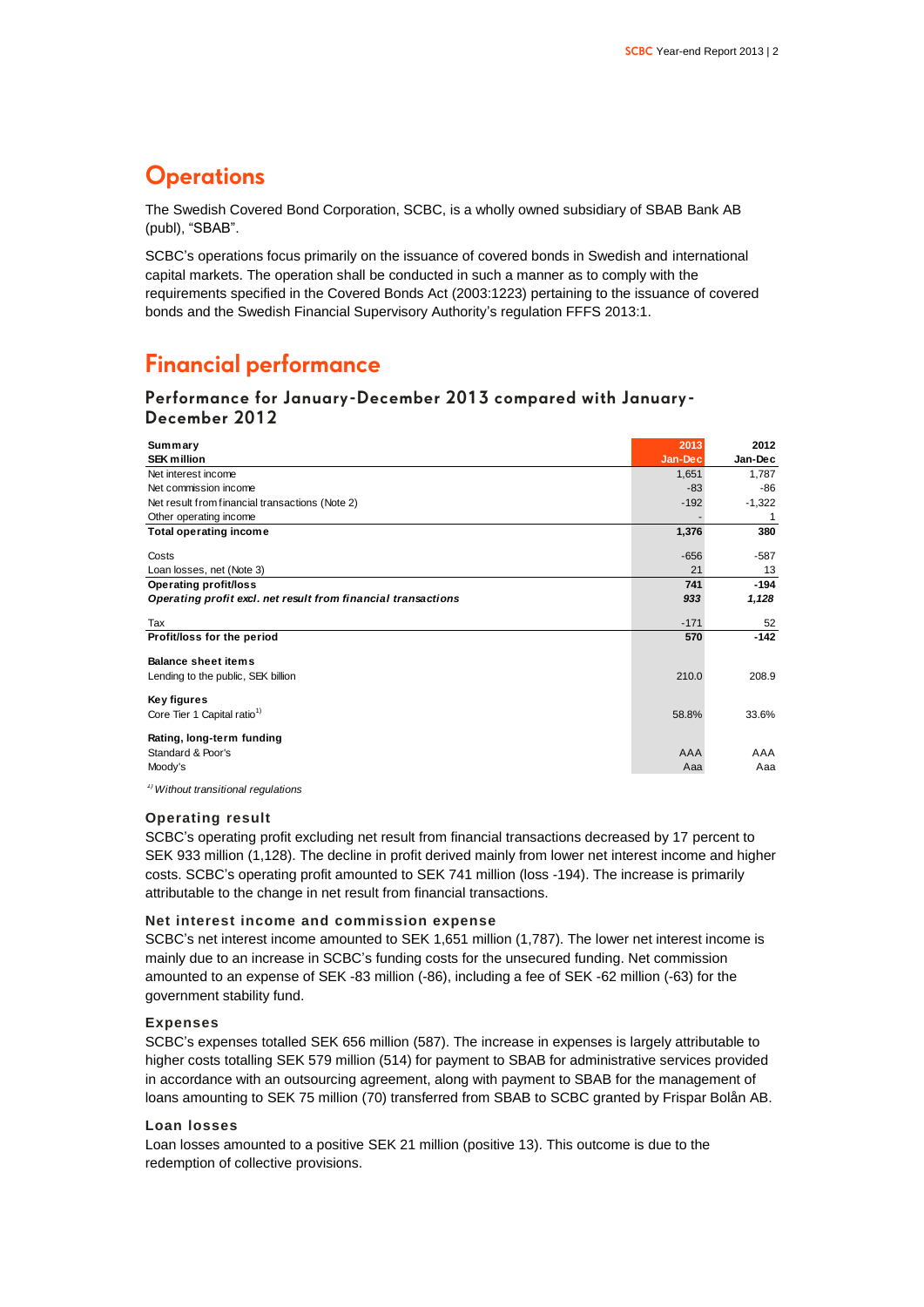### **Net result of financial transactions**

Net result from financial transactions amounted to an expense of SEK -192 million (-1,322). The single largest factor impacting earnings was unrealised market-value changes on basis swaps. Basis swaps are used to minimise interest-rate and currency risks that arise in conjunction with funding in foreign currency. For further information on fair-value recognition of derivative instruments, see Note 2.

#### **Lending**

SCBC does not conduct any new lending activities itself, and instead acquires loans from SBAB on an ongoing basis or as required. The aim of securing these loans is to increase the collateral for investors who are holders of SCBC's covered bonds. SCBC's lending portfolio comprises loans for residential mortgages, with the retail market as the largest segment.

Information regarding SCBC's lending, the cover pool, is published monthly on the website www.sbab.se.

#### **Funding**

SCBC's funding is conducted through the issuance of covered bonds, and to a certain extent through repo transactions.

The company uses three funding programmes: a Swedish mortgage bond programme for the issuance of covered bonds without a preset limit, a EUR 10 billion Euro Medium Term Covered Note Program (EMTCN program), and an AUD 4 billion Australian Covered Bonds Issuance Programme. All programmes have received the highest possible long-term ratings of Aaa and AAA from the rating agencies Moody's and Standard & Poor's.

Covered bonds are still the SBAB Group's principal source of funding, and at 31 December 2013, the total value of debt securities in issue under SCBC's lending programme was SEK 152.7 billion (152.9), distributed as follows: Swedish covered bonds SEK 91.4 billion (92.5) and the Euro Medium Term Covered Note Programme SEK 61.3 billion (60.4). During the year securities valued at SEK 29.8 billion were issued. At the same time, securities valued at SEK 16.6 billion were repurchased, while securities for SEK 11 billion matured. Alongside revaluations (both up and down) of liabilities due to changes in premiums/discounts, and changes in exchange rates for the SEK, this has caused issued securities to decline in value by SEK 0.2 billion.

#### **Capital adequacy and risk**

SCBC primarily recognises credit risk pursuant to the internal ratings-based approach (IRB approach) and operational and market risk in accordance with the standardised approach.

SCBC's capital adequacy ratio and Core Tier 1 capital ratio under Pillar 1, with consideration for transitional regulations, amounted to 10.6 percent (10.3) at 31 December 2013. Without consideration for transitional regulations, the capital adequacy ratio and Core Tier 1 capital ratio amounted to 58.8 percent (33.6). The increase is attributable to exposures to tenant-owner associations with turnover of less than EUR 50 million now being classified as household exposures. For information concerning other capital ratios, refer to the table on pages 8-9.

Due to the low risk in SCBC's operations the company is also assessed to be well capitalised in accordance with expected Basel III regulations.

Management of liquidity risks for SCBC is integrated with SBAB. In addition, SCBC has a liquidity facility agreement with SBAB, under which SCBC can borrow money for its operations from the Parent Company, when necessary.

### **Other significant information**

### **Risks and uncertainties**

The economic trend in Sweden is the primary risk factor for SCBC's future earnings capacity and the quality of its assets since the operation is mainly exposed to credit risks in the Swedish housing market. The management of interest-rate and currency risks entails some exposure to price risks. Household demand is showing stable growth, underpinned by low inflation, low interest rates and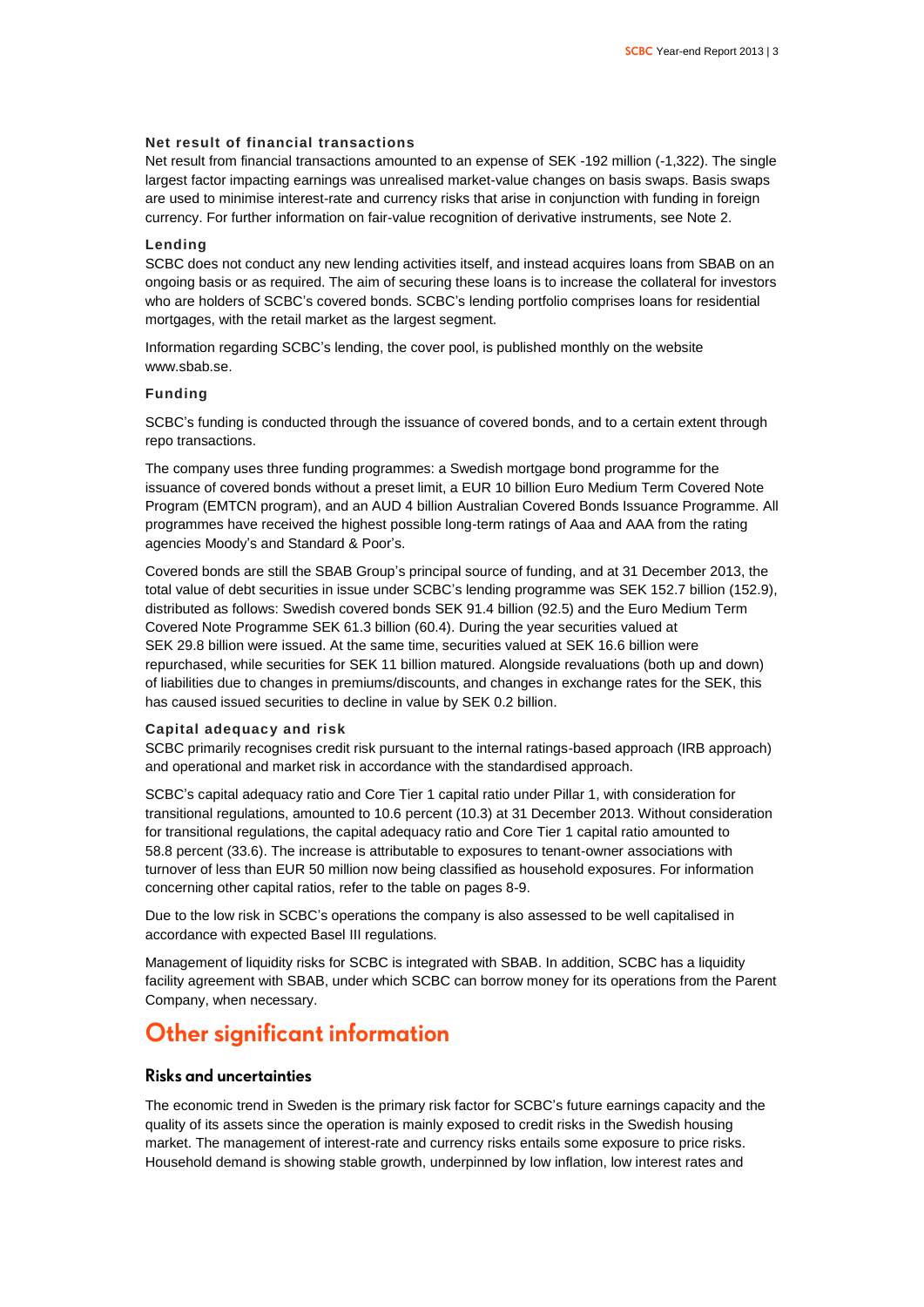rising stock market and property prices. The Swedish economy is sensitive to global economic developments and to conditions on the international financial markets. Risks regarding these factors are assessed to have decreased in recent months, however they remain significant. A strained housing market and high household indebtedness result in the economy also being sensitive to changes in interest rates and house prices. The risks associated with these factors are expected to increase as long as housing prices and indebtedness continue to rise faster than incomes. For further information on SCBC's risks and risk management, please refer to the Risk Management section and Note 2 in the 2012 Annual Report.

### **Events after the balance-sheet date**

On 13 January 2014, it was announced that Carl-Viggo Östlund, who has been CEO of SBAB and Chairman of SCBC since 2012, is leaving the bank. Since that date, former board member of SBAB Per Anders Fasth has been acting CEO of SBAB.

Due to the change of SBAB's CEO, SCBC held an extraordinary general meeting on 13 January 2014 to elect a new Board of Directors. Jakob Grinbaum (Chairman of the Board), Per Anders Fasth, Christine Ehnström, Per Olov Dahlstedt and Sarah Bucknell were elected to the new Board of Directors.

### **Financial calendar**

The Annual Report for 2013 will be published on the company's website in the week beginning 24 March 2014.

| Interim report January-June | 18 July 2014  |
|-----------------------------|---------------|
| Year-end report 2014        | February 2015 |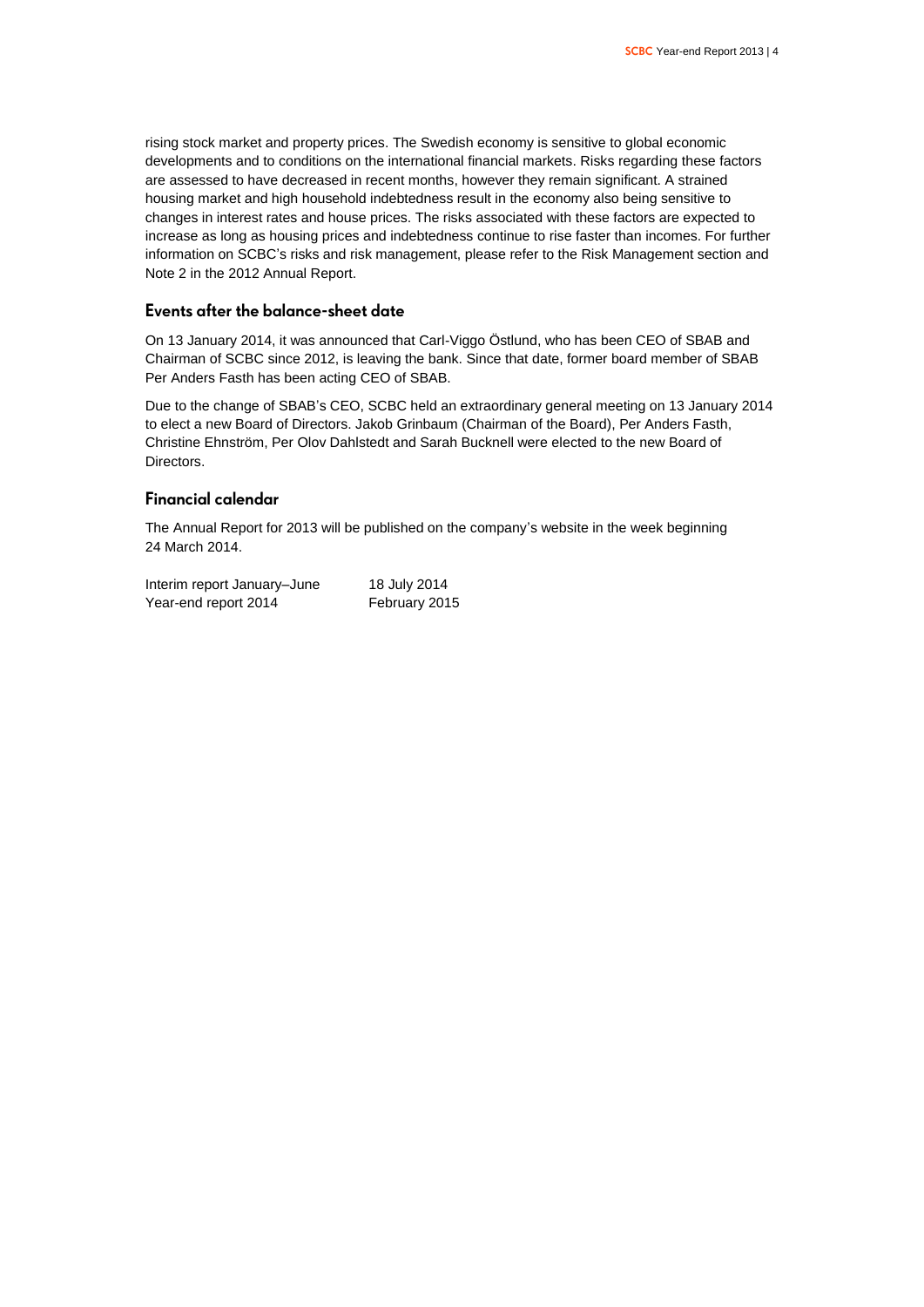The CEO affirms that this interim report provides an accurate overview of the operations, financial position and performance of the company and describes the significant risks and uncertainties faced by the company.

Stockholm, 6 February 2014

Lennart Krän CEO

For further information, contact CEO Lennart Krän, +46 8 614 43 28[, lennart.kran@sbab.se.](mailto:lennart.kran@sbab.se)

*The information in this report is such that the Swedish Covered Bond Corporation is required to disclose in accordance with the Swedish Financial Instruments Trading Act and/or the Swedish Securities Market Act. The information was submitted for publication on 7 February 2014 at 9.00 A.M. (CET).*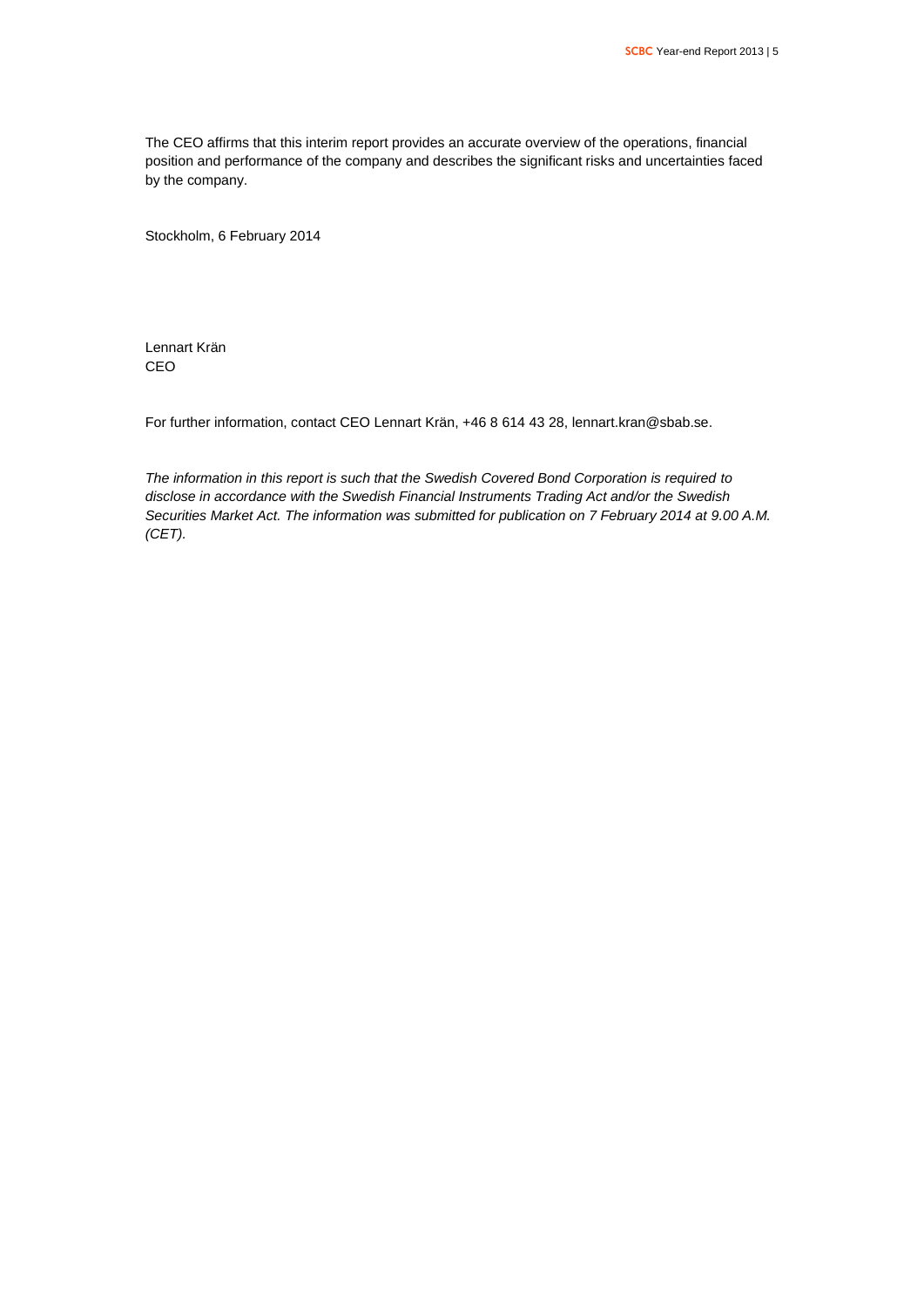### **Income statement**

|                                                 | 2013     | 2013     | 2013     | 2012     |
|-------------------------------------------------|----------|----------|----------|----------|
| <b>SEK million</b>                              | Jan-Dec  | Jul-Dec  | Jan-Jun  | Jan-Dec  |
| Interest income                                 | 6,211    | 3,079    | 3,132    | 7,902    |
| interest expense                                | $-4,560$ | $-2,292$ | $-2,268$ | $-6,115$ |
| Net interest income                             | 1,651    | 787      | 864      | 1,787    |
| Commission income                               | 8        | 4        | 4        | 10       |
| Commission expense                              | $-91$    | $-46$    | $-45$    | $-96$    |
| Net result from financial transactions (Note 2) | $-192$   | -93      | -99      | $-1,322$ |
| Other operating income                          |          |          |          | 1        |
| <b>Total operating income</b>                   | 1,376    | 652      | 724      | 380      |
| General administrative expenses                 | $-655$   | $-313$   | $-342$   | $-586$   |
| Other expenses                                  | $-1$     | $-1$     | -0       | $-1$     |
| Total expenses before loan losses               | $-656$   | $-314$   | $-342$   | $-587$   |
| Protit/loss before loan losses                  | 720      | 338      | 382      | $-207$   |
| Loan losses, net (Note 3)                       | 21       | $-2$     | 23       | 13       |
| <b>Operating profit/loss</b>                    | 741      | 336      | 405      | $-194$   |
| Tax                                             | $-171$   | $-74$    | $-97$    | 52       |
| Profit/loss for the period                      | 570      | 262      | 308      | $-142$   |

## **Statement of comprehensive income**

|                                           | 2013     | 2012    | 2012    | 2012    |
|-------------------------------------------|----------|---------|---------|---------|
| <b>SEK million</b>                        | Jan-Decl | Jul-Dec | Jan-Jun | Jan-Dec |
| Profit/loss for the period                | 570      | 262     | 308     | -142    |
| Other comprehensive income, net after tax |          |         |         |         |
| Total comprehensive income for the period | 570      | 262     | 308     | -142    |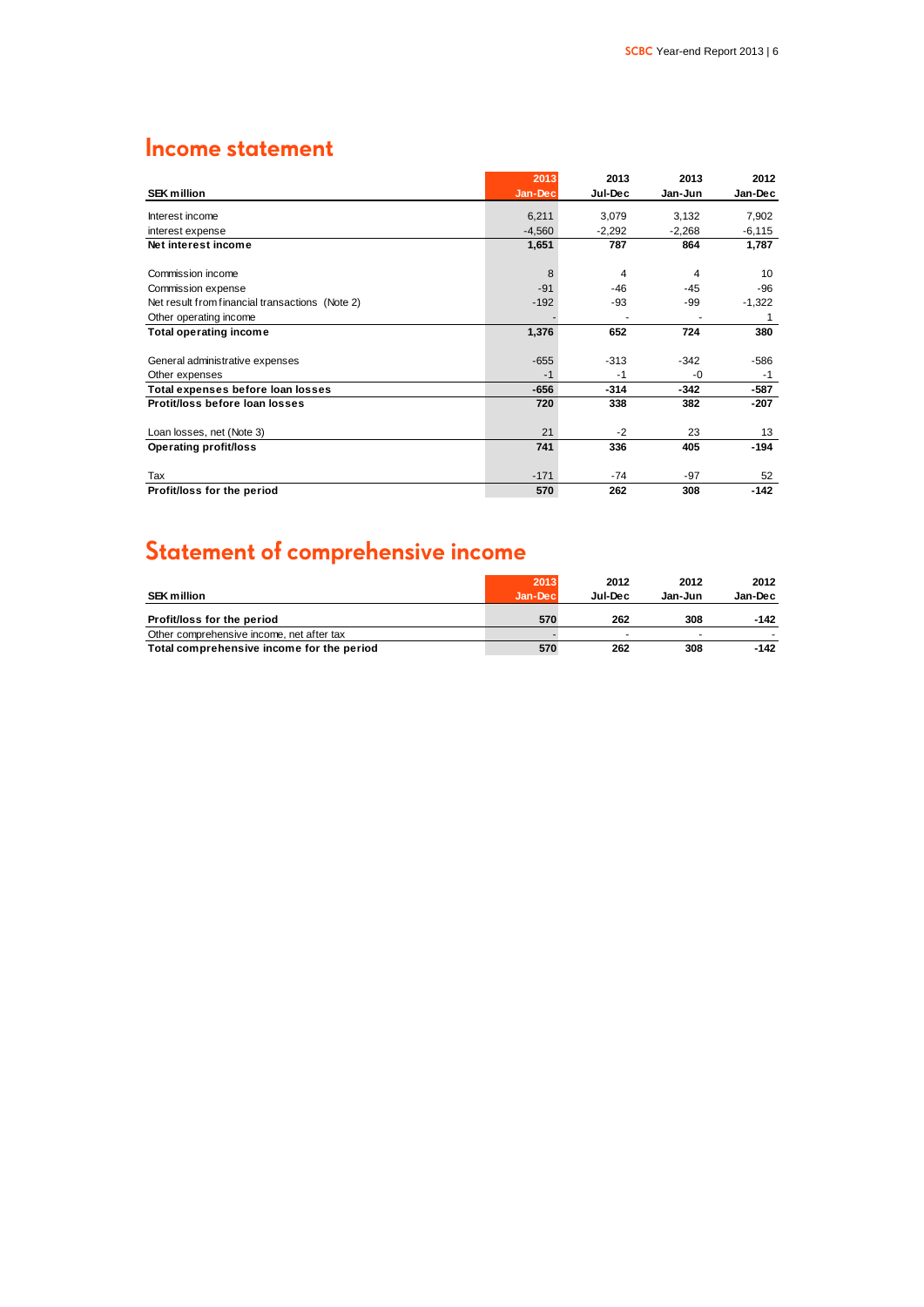### **Balance sheet**

| <b>SEK million</b>                                                | 31/12/2013 | 31/12/2012     |
|-------------------------------------------------------------------|------------|----------------|
| <b>ASSETS</b>                                                     |            |                |
| Lending to credit institutions                                    | 11,179     | 10,054         |
| Lending to the public (Note 4)                                    | 209,982    | 208,875        |
| Change in value of interest-rate-hedged items in portfolio hedges | 1,164      | 2,129          |
| Derivative instruments (Note 5)                                   | 4,631      | 9,578          |
| Other assets                                                      | 866        | 197            |
| Prepaid expenses and accrued income                               | 217        | 244            |
| <b>TOTAL ASSETS</b>                                               | 228,039    | 231,077        |
|                                                                   |            |                |
| <b>LIABILITIES AND EQUITY</b>                                     |            |                |
| Liabilities                                                       |            |                |
| Liabilities to credit institutions                                | 14.644     | 15,084         |
| Debt securities in issue                                          | 152,656    | 152,874        |
| Derivative instruments (Note 5)                                   | 5,617      | 9,806          |
| Other liabilities                                                 | 10         | 17             |
| Accrued expenses and prepaid income                               | 2,702      | 2,896          |
| Deferred tax liabilities                                          | 388        | $\overline{7}$ |
| Subordinated debt to the Parent Company (Note 9)                  | 40,115     | 39,602         |
| <b>Total liabilities</b>                                          | 216,132    | 220,286        |
|                                                                   |            |                |
| <b>Equity</b>                                                     |            |                |
| Share capital                                                     | 50         | 50             |
| Shareholder contribution                                          | 9,550      | 9,550          |
| Retained earnings                                                 | 1,737      | 1,333          |
| Profit/loss for the year                                          | 570        | $-142$         |
| <b>Total equity</b>                                               | 11,907     | 10,791         |
| <b>TOTAL LIABILITIES AND EQUITY</b>                               | 228,039    | 231,077        |
|                                                                   |            |                |
| <b>Memorandum items</b>                                           |            |                |
| Assets pledged for own liabilities                                | 204,189    | 203,010        |
|                                                                   |            |                |

### **Statement of changes in equity**

|                                                       |    | Restricted equity    | Unrestricted equity |             |        |
|-------------------------------------------------------|----|----------------------|---------------------|-------------|--------|
|                                                       |    | Share Shareholder    | Retained            | P/L for the | Total  |
| <b>SEK million</b>                                    |    | capital Contribution | earnings            | year        | equity |
| Opening balance, 1 January 2013                       | 50 | 9.550                | 1.191               |             | 10,791 |
| Transactions with shareholders:                       |    |                      |                     |             |        |
| Group contribution received, after tax                |    |                      | 546                 |             | 546    |
| Total comprehensive income for the year <sup>1)</sup> |    |                      |                     | 570         | 570    |
| Closing balance, 31 December 2013                     | 50 | 9.550                | 1.737               | 570         | 11,907 |
|                                                       |    | Share Shareholder    | Retained            | P/L for the | Total  |
|                                                       |    | capital Contribution | earnings            | year        | equity |
| Opening balance, 1 January 2012                       | 50 | 9.550                | 1.333               |             | 10,933 |
| Total comprehensive income for the year <sup>1)</sup> |    |                      |                     | $-142$      | -142   |
| Closing balance, 31 December 2012                     | 50 | 9,550                | 1.333               | $-142$      | 10,791 |

<sup>1)</sup> Total comprehensive income for the year equals profit for the year

*The shareholder's contribution that was paid is conditional and the Parent Company SBAB Bank AB (publ) is entitled to reimbursement for the contribution from the Swedish Covered Bond Corporation's disposable earnings, provided that the AGM grants approval thereof.*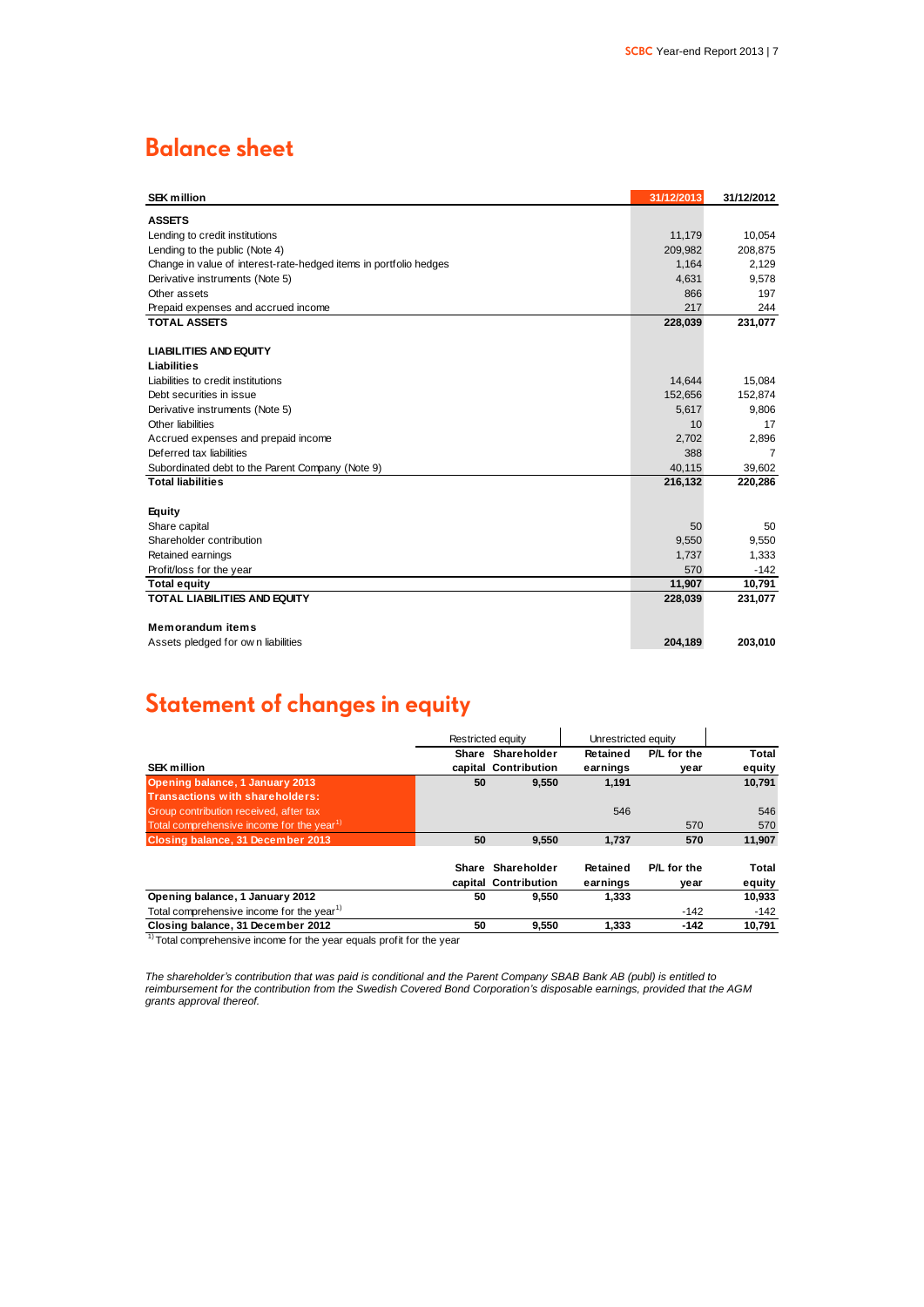### **Cash flow statement**

|                                                        | 2013    | 2012     |
|--------------------------------------------------------|---------|----------|
| <b>SEK million</b>                                     | Jan-Dec | Jan-Dec  |
| Cash and cash equivalents at the beginning of the year | 10.054  | 11.562   |
| Cash flow from operating activities                    | 1,125   | -998     |
| Cash flow from investing activities                    |         |          |
| Cash flow from funding activities                      |         | -510     |
| Increase/Decrease in cash and cash equivalents         | 1.125   | $-1,508$ |
| Cash and cash equivalents at the end of the year       | 11.179  | 10.054   |

*Cash and cash equivalents are defined as lending to credit institutions with a maturity not later than three months from the acquisition date.*

### **Capital base**

| <b>SEK million</b>                                                 | 31/12/2013 | 31/12/2012 |
|--------------------------------------------------------------------|------------|------------|
| Core Tier 1 capital                                                |            |            |
| Equity                                                             | 11.907     | 10.791     |
| Group contribution, not received                                   | $-546$     |            |
| Net reserves for IRB exposures                                     | $-43$      | $-67$      |
| Core Tier 1 capital                                                | 11,318     | 10.724     |
| Tier 1 capital                                                     | 11.318     | 10.724     |
| Tier 2 capital                                                     |            |            |
| Amount for capital base net after deductible items and limit value | 11,318     | 10.724     |

### **Capital requirements**

| <b>SEK million</b>                                            | 31/12/2013 | 31/12/2012 |
|---------------------------------------------------------------|------------|------------|
|                                                               |            |            |
| Credit risk recognised in accordance with IRB approach        |            |            |
| Exposures to corporates                                       | 439        | 1.597      |
| Retail exposures                                              | 713        | 555        |
| Total exposures in accordance with IRB approach               | 1,152      | 2,152      |
| Credit risk reported in accordance with standardised approach |            |            |
| Exposures to governments and central banks                    |            | $\Omega$   |
| Exposures to municipalities and comparable associations       |            | $\Omega$   |
| Exposures to institutions                                     | 212        | 226        |
| Exposures to corporates                                       |            | 4          |
| Retail exposures                                              |            |            |
| Past due items                                                |            |            |
| Other items                                                   |            | 2          |
| Total exposures in accordance with standardised approach      | 218        | 233        |
| Risk in commercial portfolio                                  |            |            |
| <b>Operational risk</b>                                       | 171        | 167        |
| <b>Currency risk</b>                                          |            |            |
| Total minimum capital requirements                            | 1.541      | 2,552      |
| Addition to transitional rules                                | 7,026      | 5,745      |
| Total capital requirements according to transition rules      | 8,567      | 8,297      |

*In February 2013, SCBC's Parent Company SBAB received permission from Finansinspektionen (the Swedish Financial Supervisory Authority) to include tenant-owner associations with a turnover of less than EUR 50 million and with full collateral in the retail exposure category, and to apply an internal method for the calculation of Loss Given Default (LGD) for those exposures. Since this portfolio is secured, internal LGD is lower than that prescribed, resulting in a reduction in the minimum capital requirement without taking transitional regulations into account.*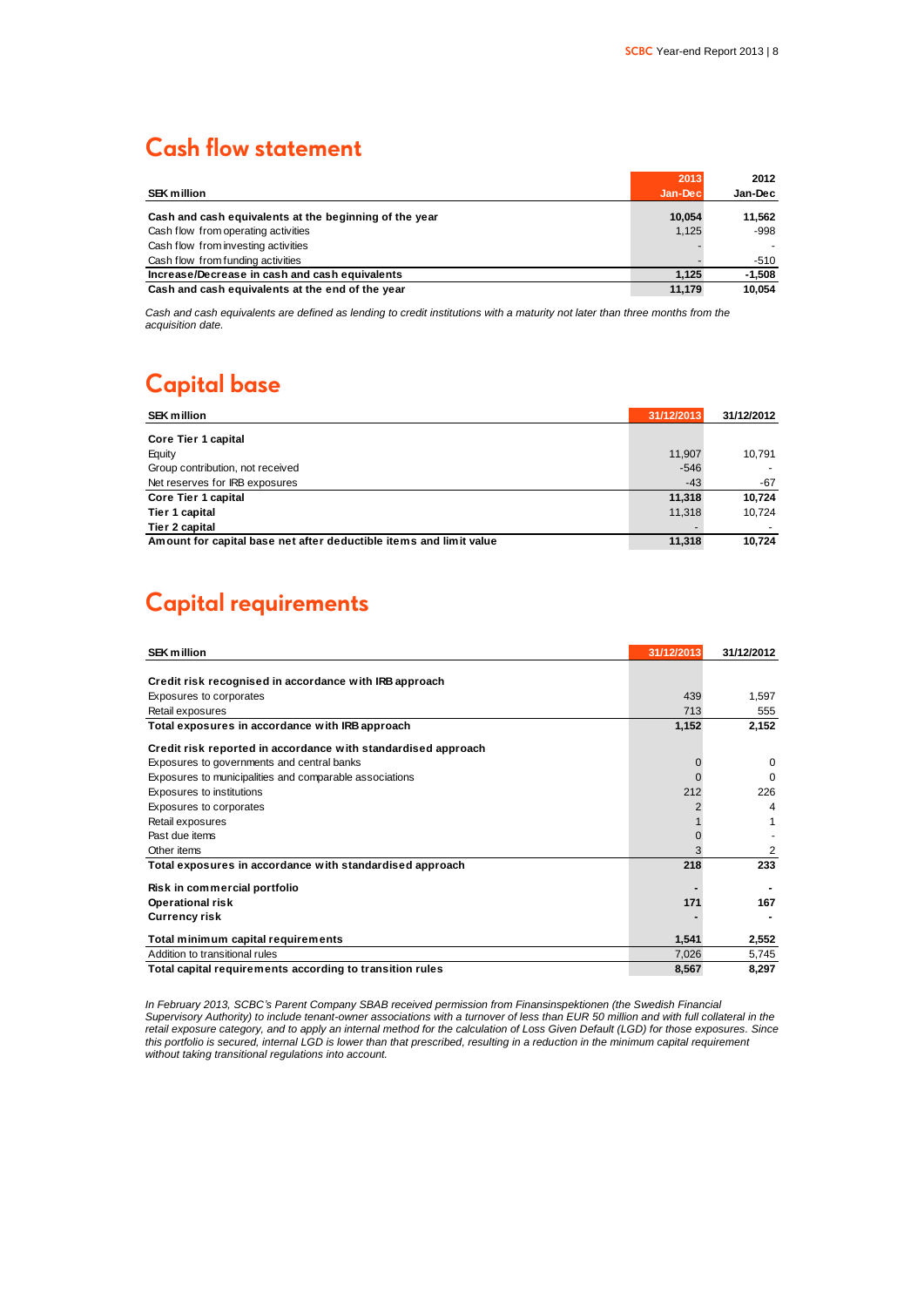### **Capital adequacy**

| <b>SEK million</b>        | 31/12/2013 | 31/12/2012 |
|---------------------------|------------|------------|
| Core Tier 1 capital       | 11,318     | 10,724     |
| Tier 1 capital            | 11,318     | 10,724     |
| Total capital             | 11,318     | 10,724     |
| Without transition rules  |            |            |
| Risk-w eighted assets     | 19,263     | 31,903     |
| Core Tier 1 capital ratio | 58.8%      | 33.6%      |
| Tier 1 capital ratio      | 58.8%      | 33.6%      |
| Capital adequacy ratio    | 58.8%      | 33.6%      |
| Capital quotient          | 7.34       | 4.20       |
| With transition rules     |            |            |
| Risk-w eighted assets     | 107,089    | 103,714    |
| Core Tier 1 capital ratio | 10.6%      | 10.3%      |
| Tier 1 capital ratio      | 10.6%      | 10.3%      |
| Capital adequacy ratio    | 10.6%      | 10.3%      |
| Capital quotient          | 1.32       | 1.29       |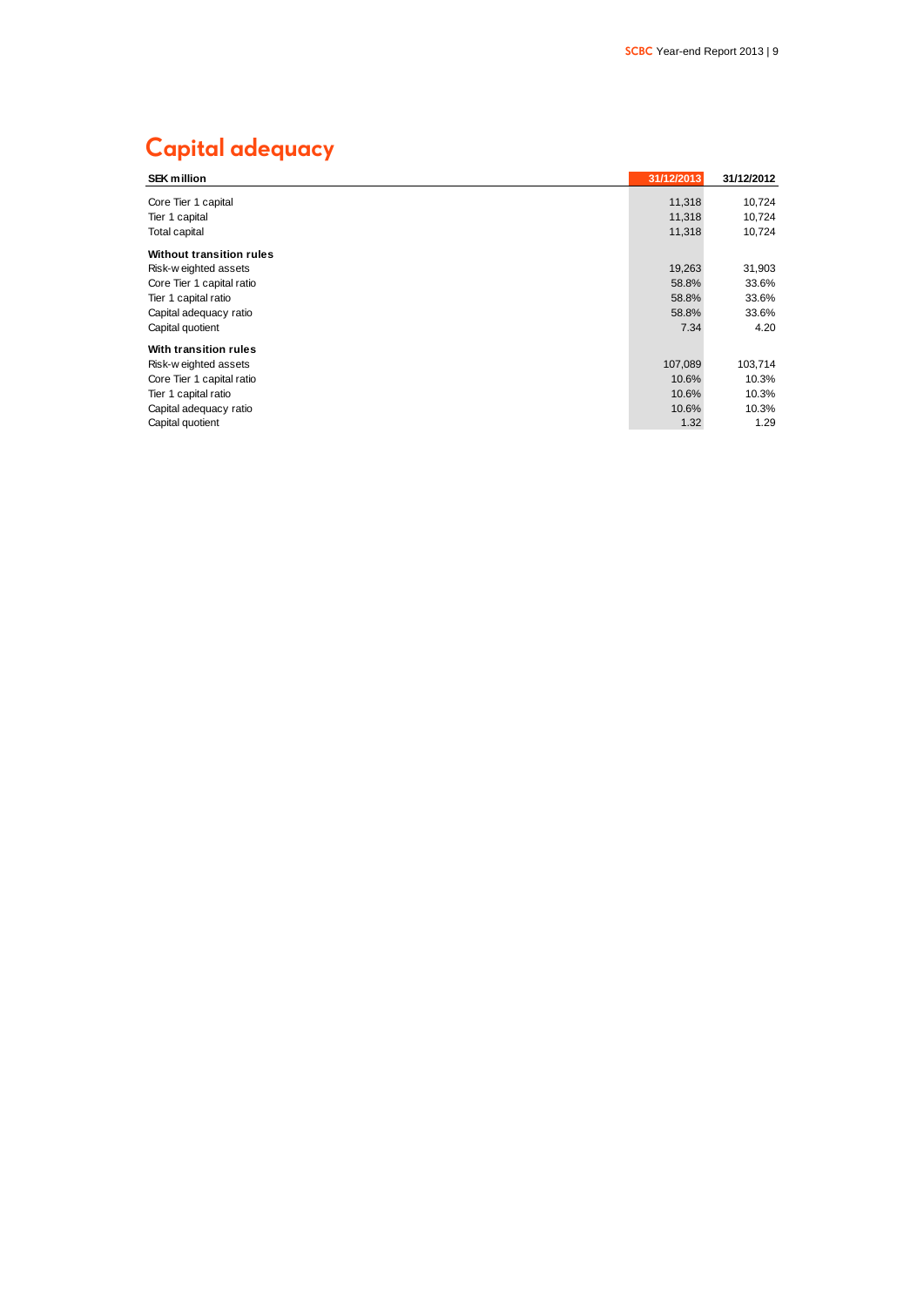### **Notes**

### **Note 1 Accounting policies**

SCBC applies statutory IFRS, which means that the interim report has been prepared in compliance with IFRS subject to the additions and exceptions that ensue from the Swedish Financial Reporting Board's recommendation RFR 2 Accounting for Legal Entities, the Swedish Financial Supervisory Authority's regulations and general guidelines on the annual accounts of credit institutions and securities companies (FFFS 2008:25) and the Annual Accounts Act for Credit Institutions and Securities Companies. SCBC prepares interim reports in accordance with IAS 34, taking into account the exceptions from and additions to IFRS as detailed in RFR 2.

Compared with 2012, a number of disclosure requirements have been changed, affecting the appearance and contents of the interim reports for 2013.

In IFRS 7, Financial Instruments: Additional disclosure requirements have been added regarding the offsetting of financial assets and liabilities. The disclosure requirements apply to all recognised financial instruments that are offset in accordance with item 42 in IAS 32, but also to recognised financial instruments covered by a legally binding framework agreement on offsetting or any similar agreement, regardless of whether or not they are offset in accordance with item 42 in IAS 32. During 2013, these disclosures shall also be made in the interim reports.

IFRS 13 Fair Value Measurement entails a new uniform standard for the assessment of fair value. Fair value is defined as the price that would be received on the sale of an asset, or the price that would be paid to transfer a liability in an orderly transaction between market participants at the measurement date. The new standard has not resulted in any change in how SCBC established fair value and does not result in any new items to be measured at fair value. Beyond this, IFRS 13 contains extensive disclosure requirements that, as a consequence of an addition to IAS 34 Interim Financial Reporting, shall also, to a large extent, be provided in the interim reports.

In other regards, the accounting policies and calculation methods are unchanged compared with the 2012 Annual Report.

According to SCBC's preliminary assessment, new or changed international accounting standards that have been published but not yet applied will have a limited effect on the financial reports. As regards IFRS 9, which will become mandatory on or after 1 January 2017, no complete assessment has as yet been made.

#### **Note 2 Net result of financial transactions**

|                                                        | 2013     | 2013    | 2013    | 2012     |
|--------------------------------------------------------|----------|---------|---------|----------|
| <b>SEK million</b>                                     | Jan-Dec  | Jul-Dec | Jan-Jun | Jan-Dec  |
| Gains/losses on interest-bearing financial instruments |          |         |         |          |
| - Change in value of hedged items in hedge accounting  | 954      | 144     | 810     | $-1.187$ |
| - Derivative instruments                               | $-1.092$ | $-180$  | $-912$  | $-38$    |
| - Loan receivables                                     | 71       | 37      | 34      | 75       |
| - Realised expense from financial liabilities          | $-126$   | $-94$   | $-32$   | $-171$   |
| <b>Currency translation effects</b>                    |          | O       |         | -1       |
| <b>Total</b>                                           | $-192$   | -93     | -99     | $-1.322$ |

Changes in the market value of basis swaps are attributable to "Derivative instruments". With respect to risk management, derivative instruments are related to and have their counter items in all other categories of interest-bearing financial instruments. All derivative instruments represent financial hedges of interest-rate risk and/or currency risk in funding or lending.

#### **Fair-value recognition**

The currency and interest-rate risk inherent in funding conducted in foreign currency is generally hedged throughout the maturity of the funding through currency interest-rate derivatives, known as basis swaps. According to IFRS, all derivative instruments are to be recognised at fair value (market value), with changes in fair value included in net result from financial transactions. Major variations in the actual market value between reporting periods could result in significant changes in the carrying amount and thus also in capital adequacy. However, changes in the form of losses/gains remain unrealised as long as the basis swap is not closed prematurely. In cases where the derivative is held to maturity, earnings are not affected by the accumulated changes since the market value of each derivative contract starts and ends at zero. Most of SCBC's basis swaps are held to maturity.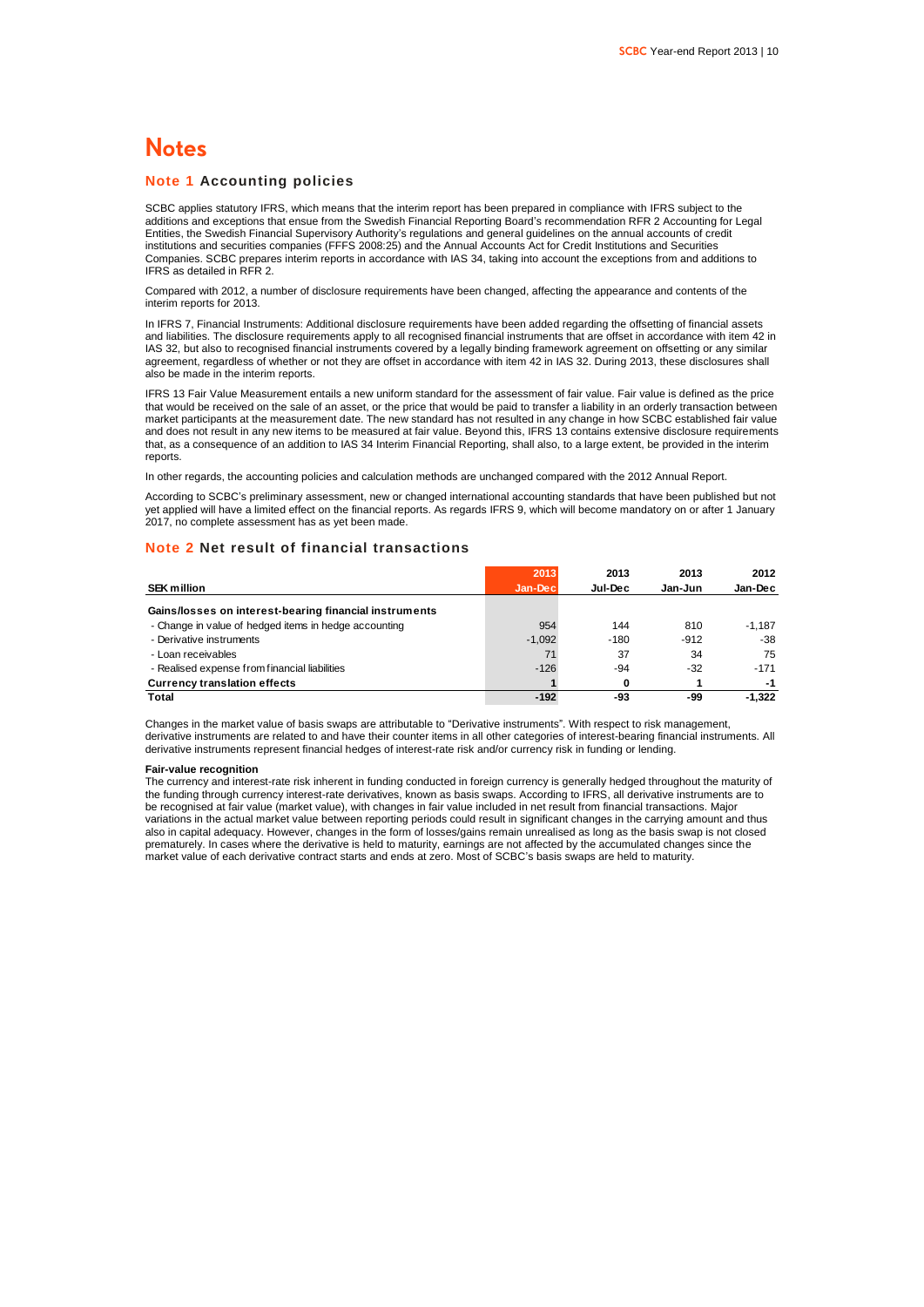### **Note 3 Loan losses, net**

|                                                                       | 2013           | 2013    | 2013    | 2012     |
|-----------------------------------------------------------------------|----------------|---------|---------|----------|
| <b>SEK million</b>                                                    | Jan-Dec        | Jul-Dec | Jan-Jun | Jan-Dec  |
| <b>CORPORATE MARKET</b>                                               |                |         |         |          |
| <b>COLLECTIVE PROVISION FOR CORPORATE MARKET LOANS</b>                |                |         |         |          |
| Allocations to/redemption of collective provisions                    | 4              | $-1$    | 5       | -1       |
| Guarantees                                                            | $\overline{2}$ | $-1$    | 3       | $-7$     |
| Net income/cost for the period for collective provisions for          | 6              | $-2$    | 8       | -8       |
| corporate market loans                                                |                |         |         |          |
| <b>RETAIL MARKET</b>                                                  |                |         |         |          |
| INDIVIDUAL PROVISION FOR RETAIL MARKET LOANS                          |                |         |         |          |
| Write-off of confirmed loan losses for the period                     |                |         |         | $-3$     |
| Reversal of prior year provisions for probable loan losses recognised |                |         |         |          |
| as confirmed loan losses in the financial statements for the period   |                |         |         | 3        |
| Provision for probable loan losses for the period                     | $-3$           | $-3$    |         |          |
| Net cost for the period for individual provisions for retail          | $-3$           | $-3$    |         | $\Omega$ |
| market loans                                                          |                |         |         |          |
| <b>COLLECTIVE PROVISION FOR RETAIL MARKET LOANS</b>                   |                |         |         |          |
| Write-off of confirmed loan losses for the period                     | $-2$           | $-1$    | $-1$    | $-2$     |
| Recoveries in respect of confirmed loan losses in prior years         |                |         |         |          |
| Allocation to/redemption of collective provisions                     | 26             | 8       | 18      | 33       |
| Guarantees                                                            | $-6$           | $-4$    | $-2$    | $-10$    |
| Net income/cost for the period for collective provisions for          | 18             | 3       | 15      | 21       |
| retail market loans                                                   |                |         |         |          |
| NET INCOME/COST FOR THE PERIOD FOR LOAN LOSSES                        | 21             | $-2$    | 23      | 13       |
|                                                                       |                |         |         |          |

*The guarantees pertain to received or expected receivables from the National Board of Housing, Building and Planning, insurance companies and banks.*

### **Note 4 Lending to the public**

| Note 4 Lending to the public                                      |            |                  |            |            |
|-------------------------------------------------------------------|------------|------------------|------------|------------|
|                                                                   | 31/12/2013 |                  | 31/12/2012 |            |
| <b>SEK million</b>                                                | Lending    | <b>Provision</b> | Lending    | Provision  |
| Single-family dw ellings and holiday homes                        | 85,346     | -66              | 84,471     | -68        |
| Tenant-ow ner rights                                              | 56,931     | $-37$            | 51.650     | $-39$      |
| Tenant-ow ner associations                                        | 45,485     | $-6$             | 46,668     | $-6$       |
| Private multi-family dw ellings                                   | 18,699     | $-3$             | 21,688     | -8         |
| Municipal multi-familiy dw ellings                                | 3,619      |                  | 4,439      |            |
| Commercial properties*                                            | 14         |                  | 80         |            |
| Provision for probable loan losses                                | $-112$     |                  | $-121$     |            |
| Total                                                             | 209,982    | $-112$           | 208,875    | $-121$     |
| Doubtful and non-performing loan receivables                      |            |                  | 31/12/2013 | 31/12/2012 |
| a) Doubtful loan receivables                                      |            |                  |            |            |
| b) Specific provisions for individually measured loan receivables |            |                  | 3          |            |
| c) Collective provisions for corporate market loans               |            |                  | 9          | 14         |
| d) Collective provisions for retail market loans                  |            |                  | 100        | 107        |
| e) Total provisions (b+c+d)                                       |            |                  | 112        | 121        |
| f) Doubtful loan receivables after individual provisions (a-b)    |            |                  | $\Omega$   |            |
| g) Provision ratio for individual provisions (b/a)                |            |                  | 100%       |            |
| *Refers only to non-pure commercial properties                    |            |                  |            |            |

### **Note 5 Derivative instruments**

|                       |               | 31/12/2013              |              |  |  |
|-----------------------|---------------|-------------------------|--------------|--|--|
|                       | <b>Assets</b> | <b>Liabilities</b>      | <b>Total</b> |  |  |
|                       |               | measured at measured at | nominal      |  |  |
| <b>SEK million</b>    | fair value    | fair value              | amount       |  |  |
| Interest-rate related | 3.543         | 1.447                   | 157,193      |  |  |
| Currency related      | 1.088         | 4.170                   | 54.629       |  |  |
| <b>Total</b>          | 4,631         | 5.617                   | 211.822      |  |  |

Currency interest-rate swaps are classified as interest-rate-related derivative instruments.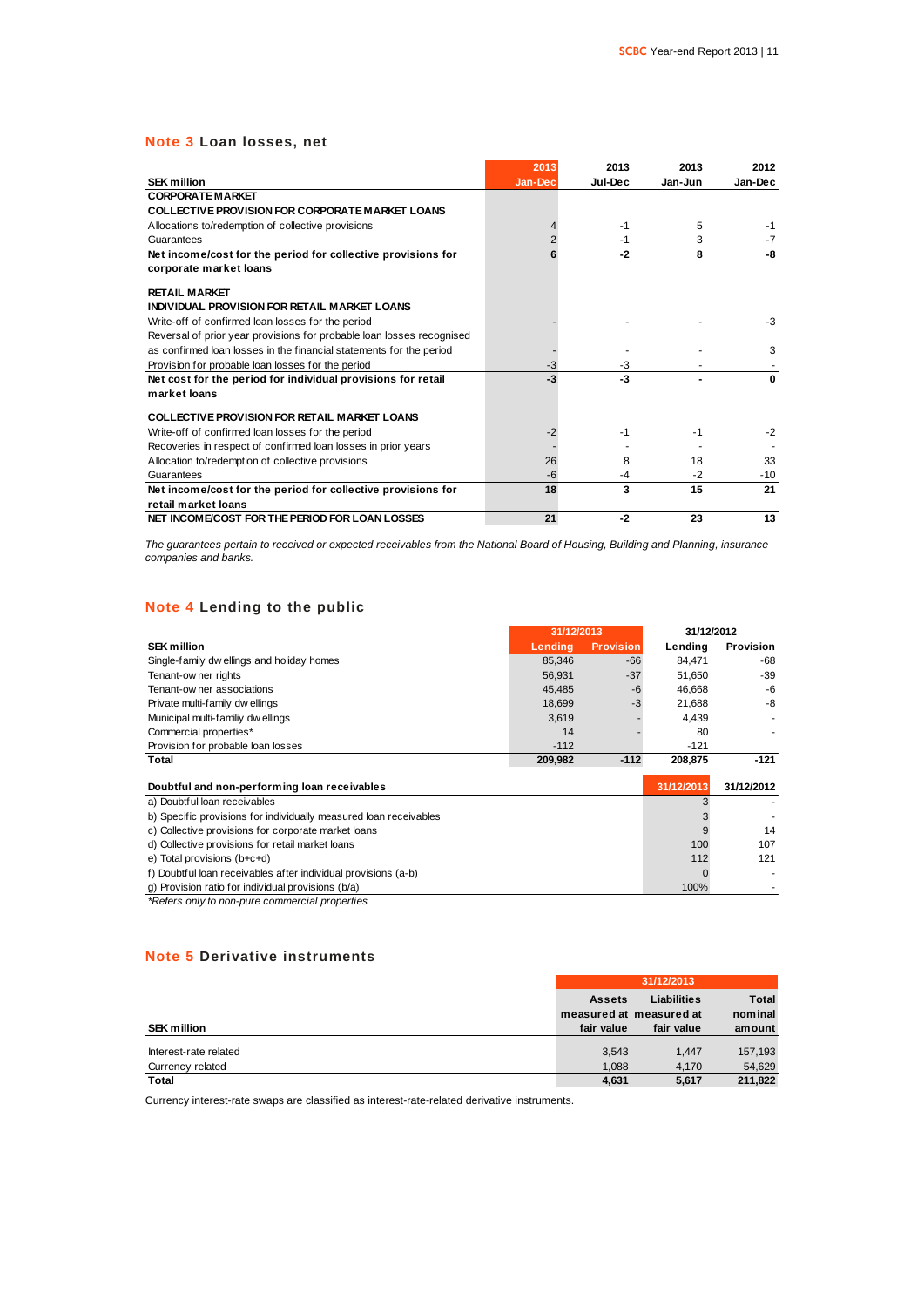### **Note 6 Classification of financial instruments**

|                                                            |                           |                                   | 31/12/2013        |         |                   |
|------------------------------------------------------------|---------------------------|-----------------------------------|-------------------|---------|-------------------|
|                                                            | <b>Assets</b><br>measured | Hedge-<br>accounted<br>derivative |                   |         |                   |
| <b>Financial assets</b>                                    | at fair value             | instru-                           | Loan              |         | <b>Total fair</b> |
| <b>SEK million</b>                                         | through P/L               |                                   | ments receivables | Total   | value             |
| Lending to credit institutions                             |                           |                                   | 11.179            | 11.179  | 11.179            |
| Lending to the public                                      |                           |                                   | 209.982           | 209.982 | 211.841           |
| Change in value of interest-rate-hedged items in portfolio |                           |                                   | 1.164             | 1.164   |                   |
| Derivative instruments                                     | 175                       | 4.456                             |                   | 4.631   | 4,631             |
| Other assets                                               |                           |                                   | 866               | 866     | 866               |
| Prepaid expenses and accrued income                        |                           |                                   | 217               | 217     | 217               |
| Total                                                      | 175                       | 4.456                             | 223.408           | 228.039 | 228.734           |

|                                         |                         |                                   | 31/12/2013  |         |                   |
|-----------------------------------------|-------------------------|-----------------------------------|-------------|---------|-------------------|
|                                         | Liabilities<br>measured | Hedge-<br>accounted<br>derivative | Other       |         |                   |
| <b>Financial liabilities</b>            | at fair value           | instru-                           | financial   |         | <b>Total fair</b> |
| <b>SEK million</b>                      | through P/L             | ments                             | liabilities | Total   | value             |
| Liabilities to credit institutions      |                         |                                   | 14.644      | 14.644  | 14.644            |
| Debt securities in issue                |                         |                                   | 152.656     | 152,656 | 152,930           |
| Derivative instruments                  | 1.105                   | 4.512                             |             | 5.617   | 5.617             |
| Other liabilities                       |                         |                                   | 10          | 10      | 10                |
| Accrued expenses and prepaid income     |                         |                                   | 2,702       | 2.702   | 2,702             |
| Subordinated debt to the Parent Company |                         |                                   | 40.115      | 40.115  | 40,115            |
| Total                                   | 1.105                   | 4.512                             | 210.127     | 215.744 | 216.018           |

#### **Fair value measurement of financial instruments**

In the column "total fair value" above, information is also provided on the fair value of financial instruments that are recognised at amortised cost in the balance sheet. The carrying amount for current receivables and liabilities has been assessed to be equal to the fair value.

### **Note 7 Information about fair value**

|                                   | 31/12/2013                        |                                                 |                                          |              |
|-----------------------------------|-----------------------------------|-------------------------------------------------|------------------------------------------|--------------|
| <b>SEK million</b>                | Quoted market<br>prices (Level 1) | Other<br>observable<br>market data<br>(Level 2) | Unobservable<br>market data<br>(Level 3) | <b>Total</b> |
| <b>Assets</b>                     |                                   |                                                 |                                          |              |
| Derivatives in the category trade | $\overline{\phantom{a}}$          | 175                                             |                                          | 175          |
| Other derivatives                 | $\overline{\phantom{a}}$          | 4,456                                           | $\overline{\phantom{a}}$                 | 4,456        |
| Total                             | $\blacksquare$                    | 4,631                                           | -                                        | 4,631        |
| Liabilities                       |                                   |                                                 |                                          |              |
| Derivatives in the category trade | -                                 | 1,105                                           |                                          | 1,105        |
| Other derivatives                 | -                                 | 4,512                                           | -                                        | 4,512        |
| Total                             | $\blacksquare$                    | 5,617                                           | -                                        | 5,617        |

In the table, financial assets and liabilities recognised at fair value in the balance sheet are divided on the basis of the measurement methods used. There were no transfers between the levels in 2012 or 2013.

#### **Quoted market prices (Level 1)**

Measurement at quoted prices in an active market for identical assets and liabilities. A market is deemed to be active if the price data is easily accessible and corresponds to actual regularly occurring transactions. This valuation method is currently not used for any assets or liabilities.

#### **Measurement based on observable data (Level 2)**

Measurement aided by external market information, such as quoted interest rates or prices for closely related instruments. This group includes all non-quoted derivative instruments.

#### **Measurement based in part on unobservable data (Level 3)**

Measurement whereby a material component of the model is based on estimates or assumptions that do not originate directly from the market. This method is currently not used for any assets or liabilities.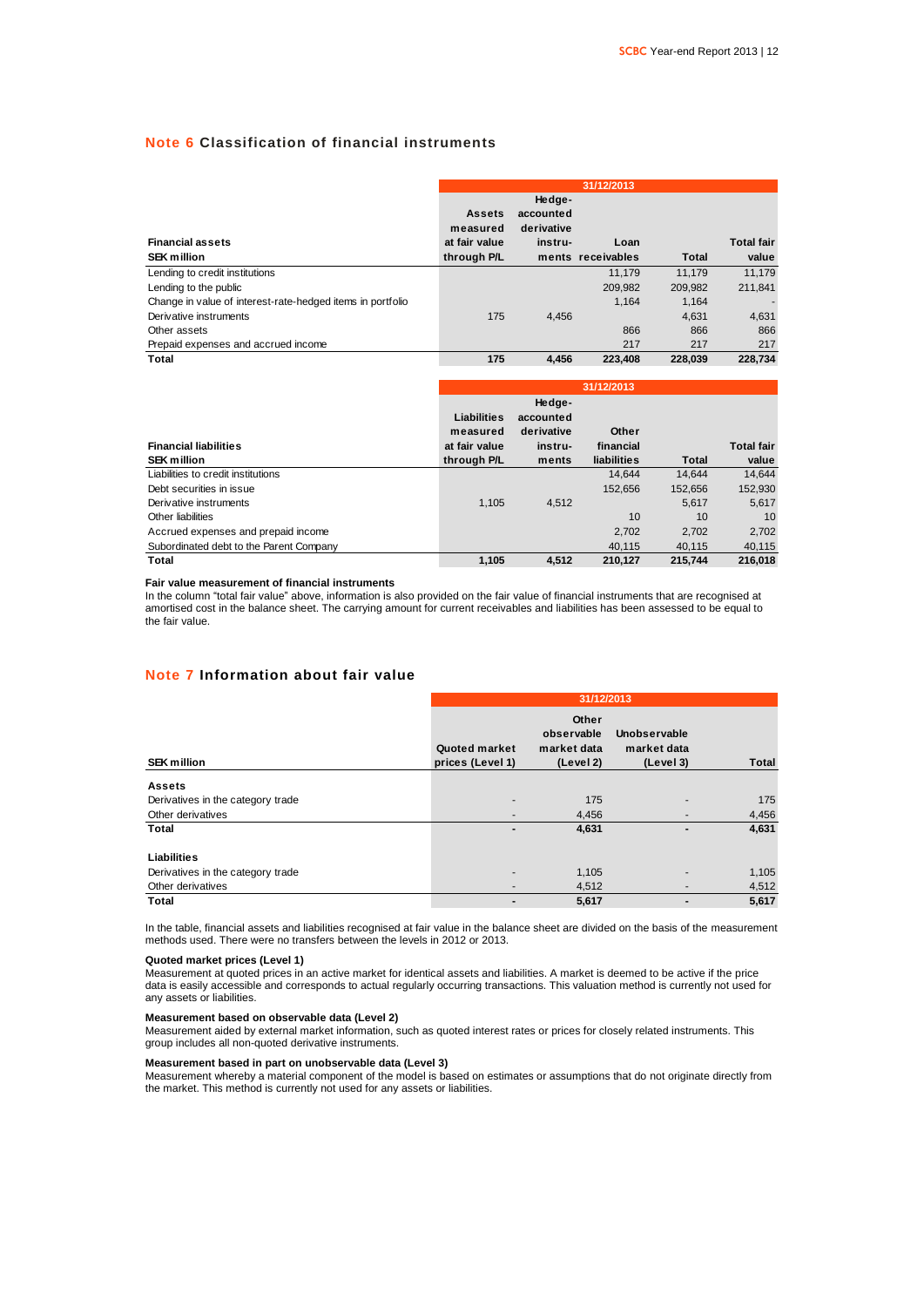### **Note 8 Information about offsetting**

|  |  |  |  | Disclosure by type of instrument. |  |
|--|--|--|--|-----------------------------------|--|
|--|--|--|--|-----------------------------------|--|

|                        | 31/12/2013                                             |                                                                                                        |                 |                   |            |  |  |
|------------------------|--------------------------------------------------------|--------------------------------------------------------------------------------------------------------|-----------------|-------------------|------------|--|--|
|                        |                                                        | Financial assets and liabilities covered by a legally binding agreement regarding netting or a similar |                 |                   |            |  |  |
|                        | agreement but that are not offset in the balance sheet |                                                                                                        |                 |                   |            |  |  |
|                        |                                                        | Related amounts that are not offset in the balance sheet                                               |                 |                   |            |  |  |
|                        | <b>Amount</b>                                          |                                                                                                        | Provided $(+)/$ |                   |            |  |  |
|                        | recognised in                                          |                                                                                                        | Received (-)    | Provided (+)/     |            |  |  |
|                        | the balance                                            | <b>Financial</b>                                                                                       | collateral -    | Received (-) cash |            |  |  |
| <b>SEK million</b>     | sheet                                                  | instruments                                                                                            | securities      | collateral        | Net amount |  |  |
| <b>Assets</b>          |                                                        |                                                                                                        |                 |                   |            |  |  |
| Derivative instruments | 4,631                                                  | $-3,040$                                                                                               |                 | $-951$            | 640        |  |  |
| Repos                  | 11.072                                                 | $-11.072$                                                                                              | $\Omega$        |                   | $\Omega$   |  |  |
| Liabilities            |                                                        |                                                                                                        |                 |                   |            |  |  |
| Derivative instruments | $-5,617$                                               | 3.040                                                                                                  | $\Omega$        |                   | $-2,577$   |  |  |
| Repos                  | $-13,242$                                              | 11,072                                                                                                 | 2,169           |                   | $-1$       |  |  |
| Total                  | $-3,156$                                               | 0                                                                                                      | 2,169           | $-950$            | $-1,938$   |  |  |

To limit the potential counterparty credit risk associated with derivative transactions involving non-standardised derivative instruments that are not cleared by clearing organisations approved by the Swedish Financial Supervisory Authority (in accordance with FFFS 2007:1), a framework agreement is to be entered into with the counterparty.

Where appropriate, such framework agreements, known as ISDA Master Agreements, or similar agreements have been supplemented with associated collateral agreements, known as Credit Support Annexes (CSAs).

A CSA must always be established for counterparties entering into derivative contracts with SCBC. Counterparty credit risk is reconciled on a daily basis for all counterparties. CSAs are reconciled on a daily basis or on a weekly basis if a collateral agreement exists.

When collateral agreements exist, collateral is transferred to reduce the exposure. Wherever applicable, the posted and received collateral takes the form of cash with a transfer of title which entitles the party that receives the collateral to use the collateral in its operations.

### **Note 9 Subordinated debt to Parent Company**

| <b>SEK million</b>                      | 31/12/2013 | 31/12/2012 |
|-----------------------------------------|------------|------------|
| Subordinated debt to the Parent Company | 40.115     | 39.602     |
| <b>Total</b>                            | 40.115     | 39.602     |

#### **Terms and conditions governing subordination**

The subordinated debt was issued by the Parent Company. The subordinated debt is the subordinate to the company's other liabilities in the event of bankruptcy or liquidation, which means that it carries an entitlement to payment after other claimants have received payment.